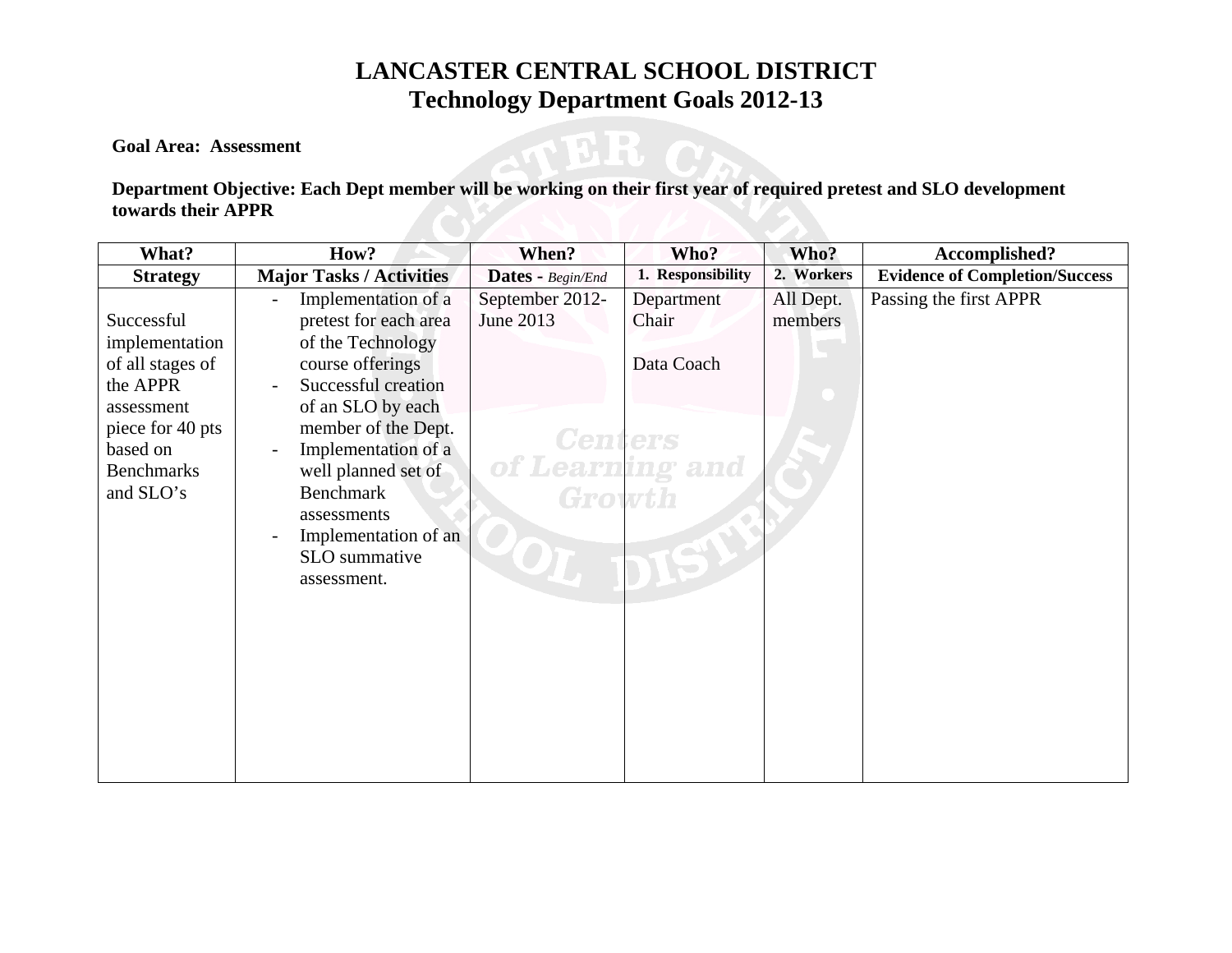#### **Goal Area: Curriculum and Instruction**

| What?           | How?                            | When?                                    | Who?                  | Who?        | Accomplished?                         |
|-----------------|---------------------------------|------------------------------------------|-----------------------|-------------|---------------------------------------|
| <b>Strategy</b> | <b>Major Tasks / Activities</b> | <b>Dates</b> - Begin/End                 | 1. Responsibility     | 2. Workers  | <b>Evidence of Completion/Success</b> |
| Develop and     | Using the Initial assessment    | Beginning $&$ end                        | Department            | $7th$ Grade |                                       |
| implement an    | & Final assessment data we      | of $1^{st}$ , $2^{nd}$ , $3^{rd}$ , $\&$ | Chair                 | Technology  |                                       |
| initial         | will show student growth        | $4th$ marking                            | <b>Building Admin</b> | Teachers    |                                       |
| assessment and  | over a ten-week period.         | period.                                  | Secondary             |             |                                       |
| final           |                                 |                                          | Admin                 | $8th$ Grade |                                       |
| assessment to   |                                 |                                          |                       | Technology  |                                       |
| show student    |                                 |                                          |                       | Teachers    |                                       |
| growth over a   |                                 |                                          |                       |             |                                       |
| ten-week        |                                 |                                          |                       |             |                                       |
| period.         |                                 |                                          |                       |             |                                       |
|                 |                                 |                                          |                       |             |                                       |
|                 |                                 |                                          |                       |             |                                       |
|                 |                                 |                                          |                       |             |                                       |
|                 |                                 |                                          |                       |             |                                       |
|                 |                                 |                                          |                       |             |                                       |
|                 |                                 |                                          |                       |             |                                       |
|                 |                                 |                                          |                       |             |                                       |
|                 |                                 |                                          |                       |             |                                       |
|                 |                                 |                                          |                       |             |                                       |
|                 |                                 |                                          |                       |             |                                       |
|                 |                                 |                                          |                       |             |                                       |
|                 |                                 |                                          |                       |             |                                       |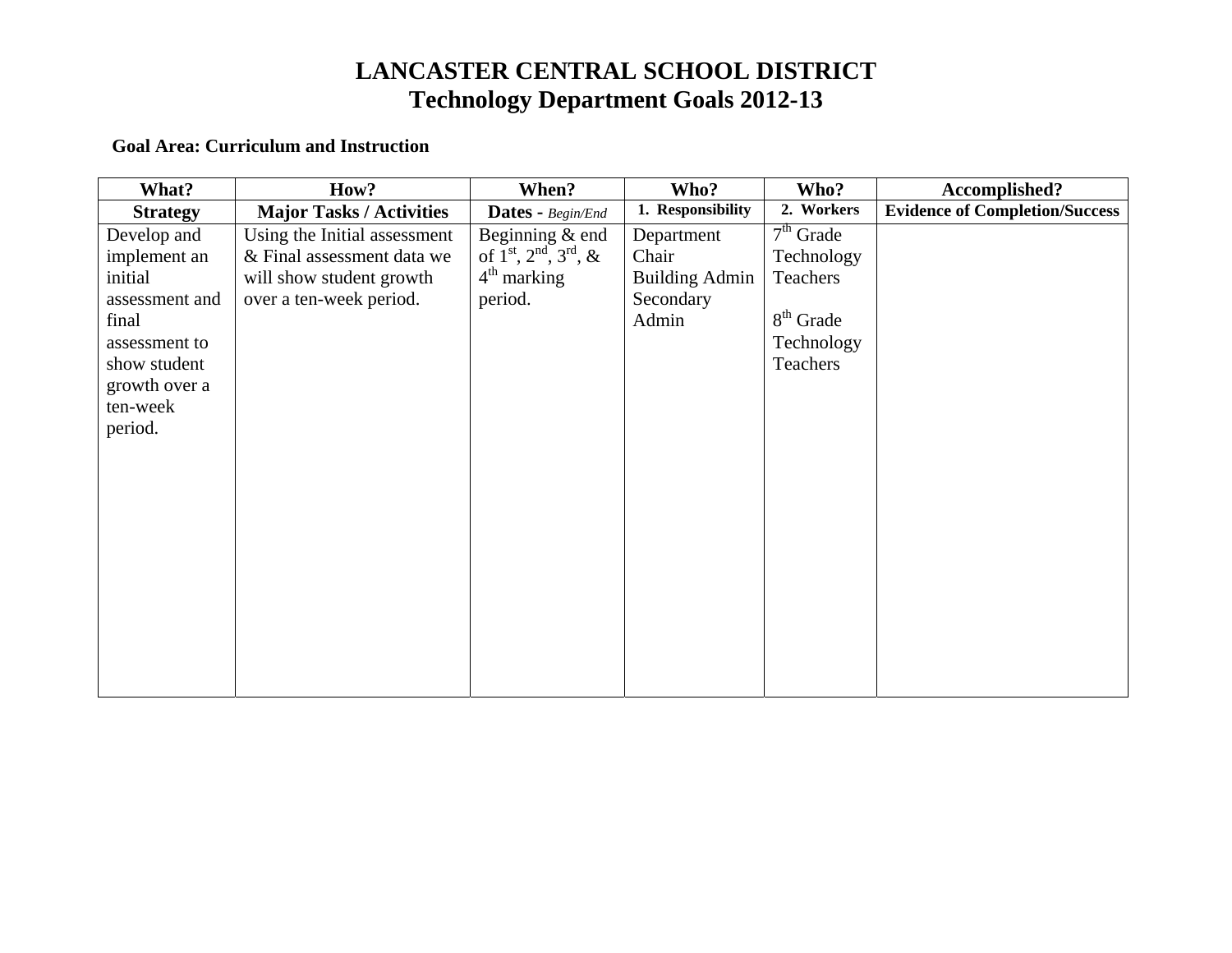#### **Goal Area: Assessment**

| What?             | How?                            | When?                          | Who?                  | Who?       | Accomplished?                         |
|-------------------|---------------------------------|--------------------------------|-----------------------|------------|---------------------------------------|
| <b>Strategy</b>   | <b>Major Tasks / Activities</b> | <b>Dates - Begin/End</b>       | 1. Responsibility     | 2. Workers | <b>Evidence of Completion/Success</b> |
| Analyze data      | Data will be compiled and       | 2012-2013                      | Department            | Middle     |                                       |
| collected from    | compared quarterly. Data        | Quarterly $\&$                 | Chair                 | School     |                                       |
| initial and final | collected will act as baseline  | Yearly (Post $4^{\text{th}}$ ) | <b>Building Admin</b> | Technology |                                       |
| assessments, as   | data for the 2013-2014          | quarter)                       | Secondary             | Education  |                                       |
| a department to   | school year.                    |                                | Admin                 | Department |                                       |
| show areas of     |                                 |                                |                       |            |                                       |
| student growth    |                                 |                                |                       |            |                                       |
| needs over a 2-   |                                 |                                |                       |            |                                       |
| year              |                                 |                                |                       |            |                                       |
| curriculum.       |                                 |                                |                       |            |                                       |
|                   |                                 |                                |                       |            |                                       |
|                   |                                 |                                |                       |            |                                       |
|                   |                                 |                                |                       |            |                                       |
|                   |                                 |                                |                       |            |                                       |
|                   |                                 |                                |                       |            |                                       |
|                   |                                 |                                |                       |            |                                       |
|                   |                                 |                                |                       |            |                                       |
|                   |                                 |                                |                       |            |                                       |
|                   |                                 |                                |                       |            |                                       |
|                   |                                 |                                |                       |            |                                       |
|                   |                                 |                                |                       |            |                                       |
|                   |                                 |                                |                       |            |                                       |
|                   |                                 |                                |                       |            |                                       |